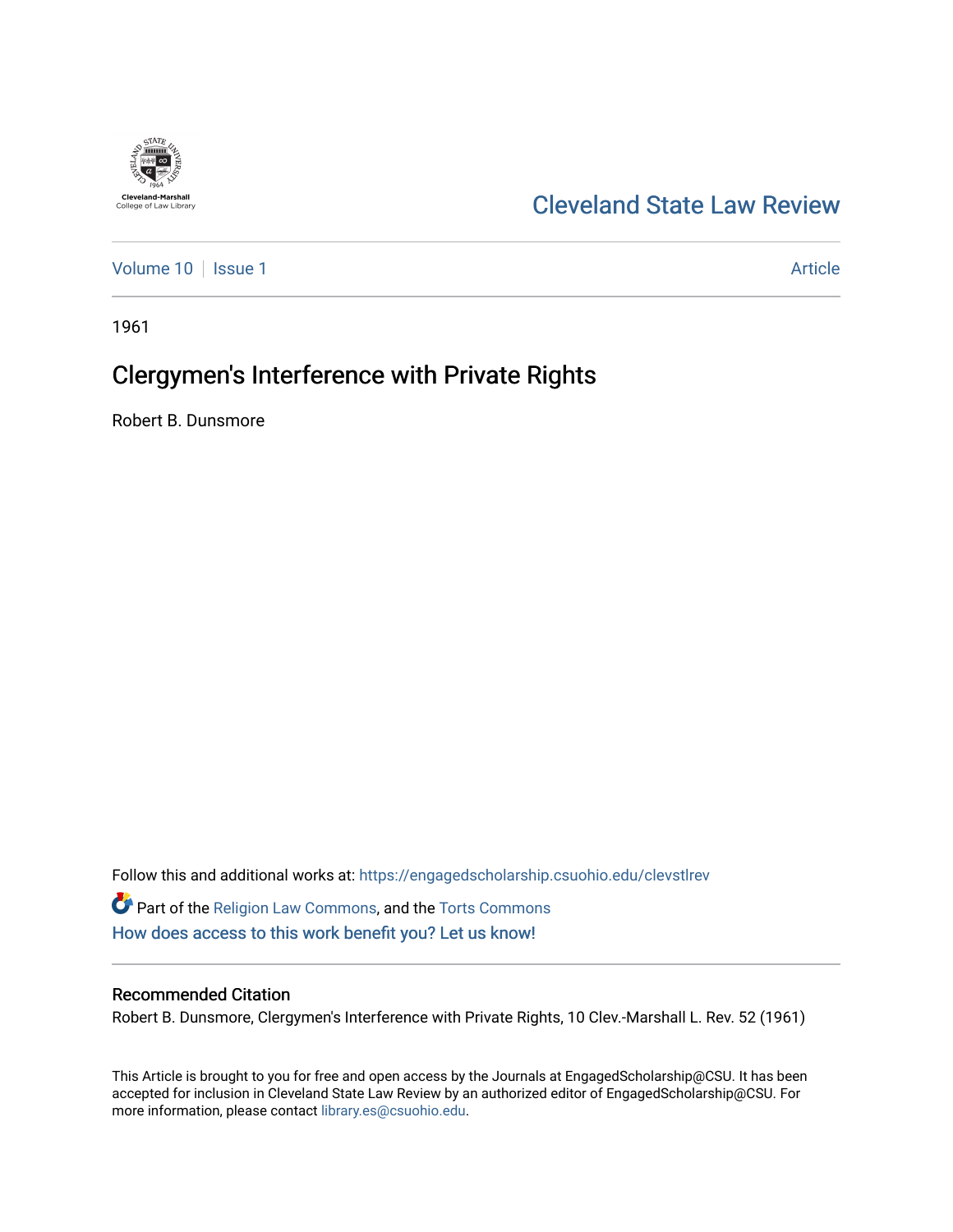## *Clergymen's Interference* with *Private Rights*

### *Robert* B. *Dunsmore* **\***

**T** ECENTLY, AN EMERGENCY COURT was set up in a maternity hospital in England and, as a result, the life of a day old baby was saved. A complete change of blood was necessary, but the parents, both Jehovah's Witnesses, refused to allow a transfusion because it was against their religious beliefs. The physicians turned to the courts and the magistrate committed the child temporarily into a welfare officer's care, thus allowing her to give permission for the transfusion. This is believed to be the first time such action has been taken by a British court, although several American courts have taken **it.1**

While a person's freedom to *believe* is absolute, his freedom to act is not. His conduct is subject to regulation for the protection of society, and, while the power to regulate must be so exercised in every case as not to infringe the protected freedom, the State, by general and nondiscriminatory legislation, may safeguard the peace, health and good order of the community without constitutionally invading the liberties guaranteed **by** the Fourteenth Amendment.... As was said by Chief Justice Waite, in Reynolds v. United States, **98 U. S.** 145, **25** L. **Ed.** 244, a case which involved the precept of the Mormon religion concerning a case which involved the precept of the Mormon religion concerning<br>polygamy. "Laws are made for the government of actions, and while they cannot interfere with mere religious belief and opinions, they may with practices.

In prosecutions for the breach of a duty imposed by statute to furnish necessary medical aid to a minor child, the particular religious belief of the person charged with the offense constitutes no defense. He cannot, under the guise of religous conviction, disobey the laws of the land made for the protection of the health and safety of society. Some of the cases which have held that religious belief is no defense

to prosecution for manslaughter on account of the death from want of medi- (Continued on next page)

<sup>\*</sup>Senior, Cleveland-Marshall Law School; B.S. Penn State University.

**I** N. Y. Times, Oct 22, **1960.** There have been several similar cases in the United States. For example, in People ex rel. Wallace v. Labrenz, 411 Ill. **618,** 104 **N. E. 2d 769, 30 A.** L. R. **2d 1132 (1952)** a guardian of a baby was appointed in order to permit a blood transfusion. Other cases which have similarly ordered medical care are Re Vasko, **238 App.** Div. **128, 263 N.** Y. **S. 552 (1933);** Re Rotkowitz, **175** Misc. 948, **25 N.** Y. **S.** 624 (1941); Mitchell v. Davis, **205 S.** W. **2d 812,** 12 **A.** L. R. **2d** 1042 (Tex. Civ. **App.,** 1947); Morris v. State,  $-$  Mo. App.  $-$ , 252 S. W. 2d 97 (1952); Re Seiferth, 309 N. Y. 80, 127 N. E. 2d 820 (1955). Other cases have held the parents guilty of neglect for failure to furnish medical care notwithstanding the fact that N. S. 633, Ann. Cas. 1913 B 1218 (1911); Beck v. State, 29 Okla. Crim. 240.<br>233 P. 495 (1925); People v. Pierson, 176 N. Y. 201, 68 N. E. 243, 63 L. R. A.<br>187, 98 Am. St. Rep. 666 (1903). There have been prosecutions for involuntary manslaughter when a parent failed to obtain needed medical attention. In Craig v. State, 220 **Md. 590, 155 A. 2d** 684 **(1959),** although the court found that the evidence was not sufficient to sustain a finding that court found that the evidence was not sufficient to sustain a finding that gross negligence on the part of the parents was the proximate cause of the child's death, it said at **p. 690;**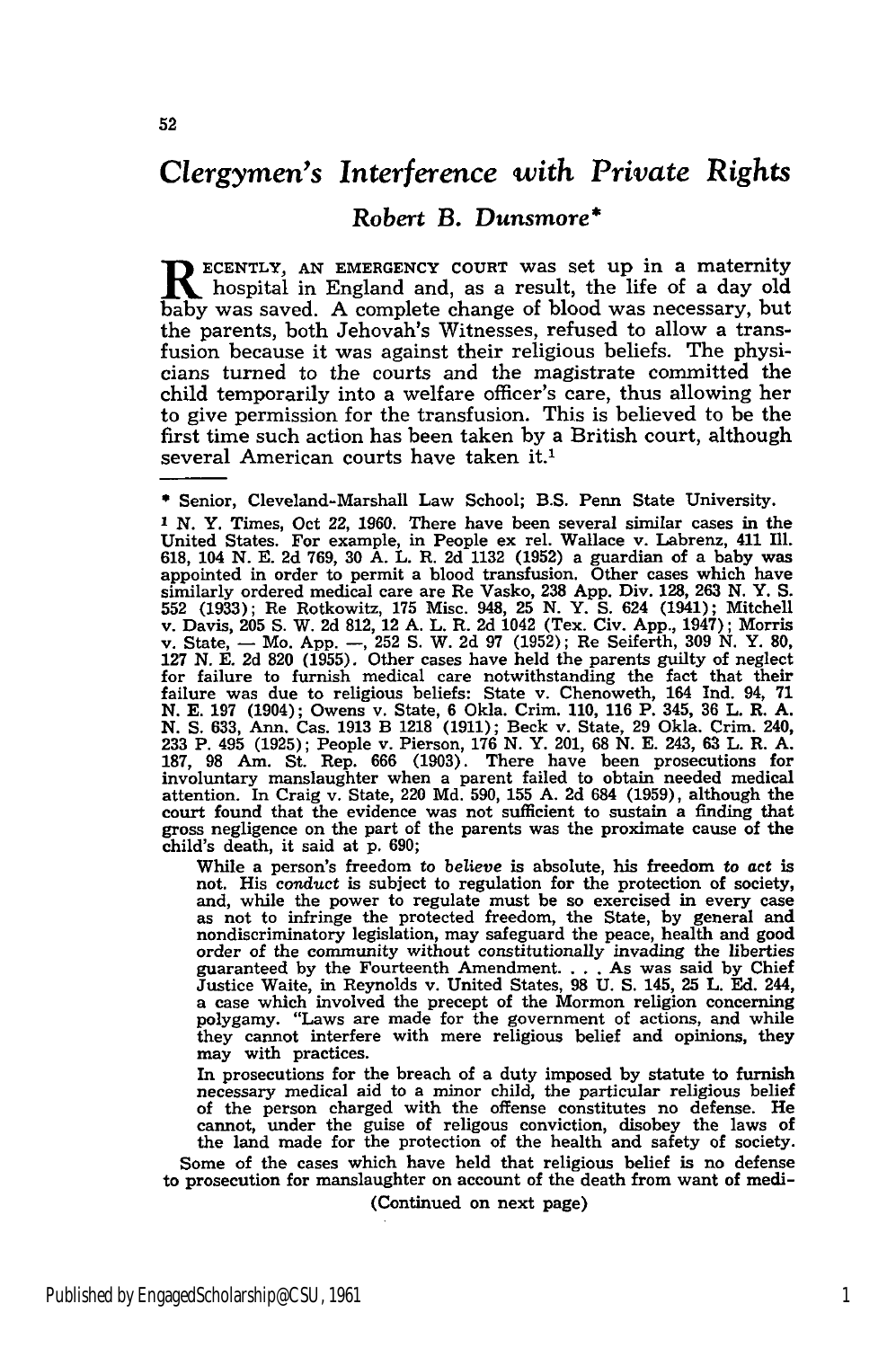In Italy a Roman Catholic priest was convicted of criminal defamation of character, fined and ordered to pay damages to the complaining witnesses, one being a professed atheist and the other a practicing Catholic. The professed atheist had also been a baptized Catholic. The bishop, in a pastoral letter, branded them "public sinners" entering "scandalous concubinage," because they had been married in a civil ceremony rather than in the church. The bishop argued that his description was true according to Catholic doctrine, that he had expressed himself within the framework of the church, and that the court therefore had no authority to try him.<sup>2</sup> On appeal the decision was reversed, the court pointing out the good faith of the bishop and the absence of intent to harm, even though the bishop was aware of the meaning of his statements.

Without doubt, under the same factual situation, in the United States both cases would have been decided in such a manner as to produce the same end result-basically on the premise of public policy. Our courts have declared that no interference shall be permitted with a man's relation to his Maker, with the obligations he may think that relation imposes, and with the manner in which he expresses his beliefs on those subjects, provided always that there is no interference with the peace, prosperity and morals of our people. <sup>4</sup>

Public policy, however, does change, and some arguments can be made that the decision of the lower court in the Italian case should prevail, if not now, certainly in the not too distant future. Most law does substantiate an acquittal on the basis of a qualified privilege. However, it has been held that no privilege attaches to slanderous statements made by a priest concerning a member of his congregation, when such remarks were made as a part of a sermon, even though the priest thought them to be necessary for the welfare of his parish.<sup>5</sup>

#### (Continued from preceding page)

cal attention include Com. v. Hoffman, **29** Pa. Co. Ct. **65 (1903);** Com. v. Breth, 44 Pa. Co. Ct. **56 (1915);** Reg. v. Downes, **13** Cox **C. C. 111,** L. R. **<sup>1</sup> Q.** B. Div. **25,** 45 L. **J.** Mag. Cas. **N. S. 8, 33** L. T. **N. S. 675,** 24 Week. Rep. **278** (Eng., **1875);** Reg. v. Hurry, **76** Cent. Crim. Ct. Sess. Paper, **63, 13** Cox **C. C. 113** (Eng., **1872);** Reg. v. Cook, **62 J.** P. **712, 58 Alb.** L. **J. 232** (Eng., **1898);** Reg. v. Senior, **1 Q.** B. **283, 19** Cox **C. C. 219, 68** L. **J. Q.** B. **N. S. 175, 63 J.** P. **8,** 47 Week. Rep. **367, 79** L. T. **N. S. 562, 15** Times L. R. 102 (Eng., **1899);** Rex. v. Brooks, **9** B. **C. 13, 1** B. R. **C. 795, 5** Can. Crim. Cas. **<sup>372</sup> (1902);** Rex. v. Lewis, **6** Ont. L. Rep. **132, 1** B. R. **C. 732, 23** Can. L. T. Occ. **N. 257,** 2 Ont. Week. Rep. **566, 7** Can. Crim. Cas. **261 (1903).**

**<sup>2</sup>**Republica Italiana v. Fiordelli, **il** deciso de Tribunale Penal de Firenge (Mar. **1, 1958).**

**<sup>8</sup>** Republica Italiana v. Fiordelli, Motivi di Appello, Avanti L'Ecc. Ma. Corte di Appello di Appello.

**<sup>4</sup>** Davis v. Beason, **133 U. S. 333, 10 S.** Ct. **299, 33** L. **Ed. 637 (1890);** Penovic v. Penovic, 45 Cal. **2d 97, 287** P. **2d 501 (1955).**

**<sup>5</sup>**Hassett v. Carrol, **85 Conn. 23, 81 A. 1013 (1911).**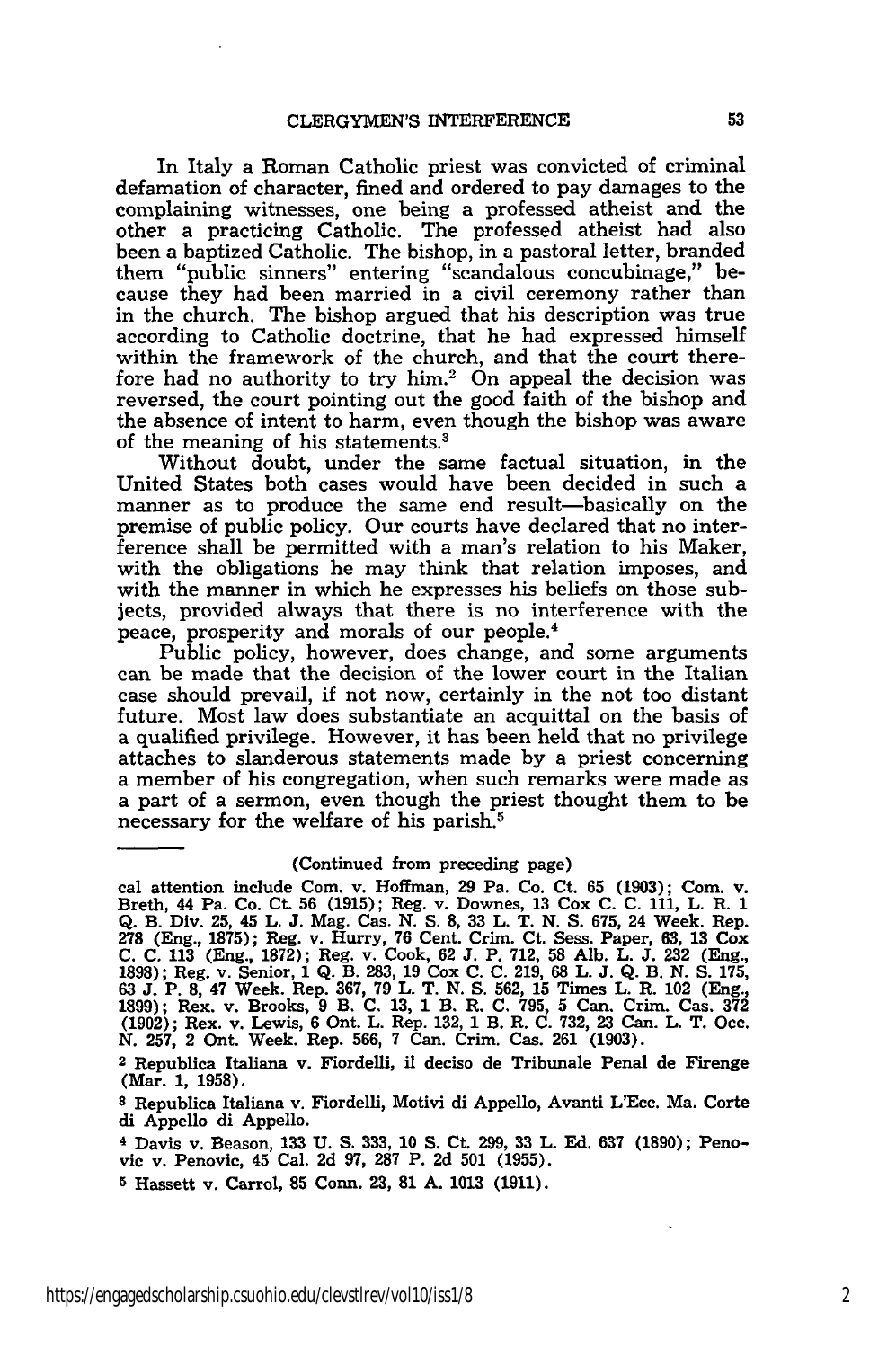Similarly, words spoken of a priest by an archbishop, saying that he was irresponsible and insane, that he had been removed from his position for good reason, and that he had been guilty of ecclesiastical disobedience, are slanderous per se when spoken before the congregation and when the archbishop knew them to be false.<sup>6</sup>

Thus, notwithstanding the qualified privilege generally granted to a clergyman, and the rule that a church may determine its own qualifications for membership, $\tau$  good standing and discipline,<sup>8</sup> courts have held clergymen liable for slanderous statements.

This qualified privilege relates to a defamatory communication made on what is called an "occasion of privilege" and without actual malice on the part of the utterer. $9$  As to these communications, there is no civil liability,<sup>10</sup> regardless of whether the communication is libelous per se or per quod.<sup>11</sup>

The protection of a qualified privilege may be lost by the manner of its exercise, although belief in the truth of the charge exists. *The privilege does* not protect *any unnecessary defamation.* In order that a communication remain privileged it is necessary that the person uttering it be careful to go no further than his duties require. $12$ 

Although our government is based upon the concept of separation of church and state, there is no question but that some qualified privilege for the clergyman should exist. However, notwithstanding the fact that we are basically a God-fearing nation, our courts, as agencies of the state, must enforce and uphold our laws. If a clergyman is to be granted complete immunity to say whatever he believes, or to take *any* action which he believes best for his church or his congregation, then eventually either our concept of separation of church and state will be destroyed or else by the very weight of the immunities and the inequities resulting therefrom the qualified privilege of the clergyman will be destroyed. The real question is not whether such a privilege exists or should exist, but at what point does

**<sup>6</sup>** Hellstern v. Katzler, **103** Wisc. 341, **79 N.** W. 429 **(1899).**

**<sup>7</sup>** Matter of Kaminsky, **251** App. Div. 132, **295** N. Y. S. 989, 13 N. E. 2d 456 **(1937).**

**<sup>8</sup>** Louison v. Fishman, 168 N. **E. 2d** 340 (Mass., 1960); Moorman v. Goodman, 59 N. **J. S.** 181, 157 **A. 2d** 519 (1960).

**<sup>9</sup>** Swift & Co. v. Gray, 101 F. **2d** 976 (C. A. 9, 1939); Perove v. Montgomery Ward, 341 Mo. 252, 107 S. W. **2d** 12 (1937); Fisher v. Myers, 339 Mo. 1196, 100 **S.** W. **2d** 551 (1936).

**<sup>10</sup>**Leonard v. Wilson, 150 Fla. 503, 8 So. 2d 12 (1952); Smuck v. Terlecky, 234 Mich. 568, 209 N. W. 814 (1926).

**<sup>11</sup>**McClellan v. L'Engle, 74 Fla. 581, 77 So. 270 (1917); Powell v. Johnson, **170 S.** C. 205, 170 **S. E.** 151 (1933).

<sup>12</sup> Reese v. Fife, 279 **S.** W. 415 (Mo., 1925); Zator v. Buchel, 231 **App.** Div. 334, 247 **N.** Y. S. 686 (1931).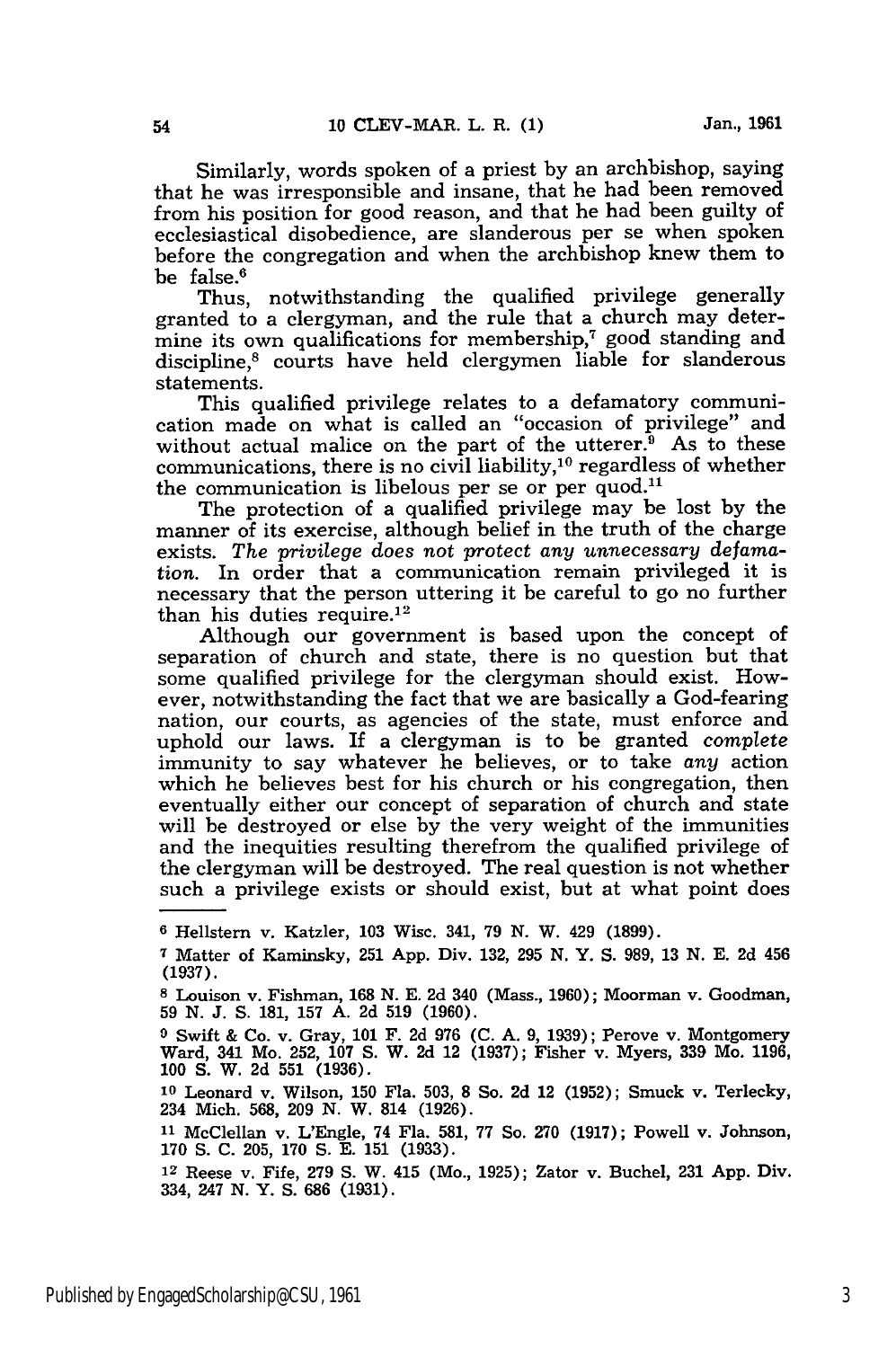the interference with the rights of the individual become so great as to be actionable. This is the sole question posed by this article.

The law of torts is not static and the limits of its development are not set. When it becomes clear that a plaintiff's interests are entitled to legal protection against the conduct of the defendant, the mere fact that the claim is novel will not of itself bar the remedy.13 A perfect case in point is the tort of invasion of the privacy. This is one of the few doctrines, among myriad legal concepts, which enjoys the distinction of having been created in the minds of American legal thinkers. The famous article in the Harvard Law Review of 189014 is generally credited for the widespread acceptance of the idea that an invasion of an individual's right of privacy constitutes a cause of action.15

In earliest times the law afforded only bare protection against physical interference with life and property. It was said that "the right of personal security consists in a person's legal and uninterrupted enjoyment of his life, his limbs, his body, his health, and his reputation." **16**

The common law secures to each individual the right of determining, ordinarily, to what extent his thought, sentiments, and emotions shall be communicated to others.<sup>17</sup> Even though the common law recognized that a man's house as his castle, entitling him to an enjoyment of privacy, a remedy for protection of that right was not afforded.<sup>18</sup> The doctrine of invasion of privacy had its inception at the turn of the twentieth century. It is a young doctrine, which may well be considered still to be in the embryonic stage of evolution.

Legal liability for interference with the interest of another depends upon the nature of the interest, the conduct which causes the interference, and the state of mind which induces the conduct.19 Where a violent or malicious act is done as to a man's occupation, profession or livelihood, there an action lies.<sup>20</sup> Usually the law's first step in the recognition of an interest is to secure it against deliberate invasion.

Thus, words spoken by a priest in his church were held actionable when they, falsely and with intent to injure, instructed the congregation not to deal with the plaintiff. They spoke of plaintiff's second marriage while excommunicated from the church, and said that such marriage and excommunication should

- **<sup>13</sup>**Prosser, Torts, 4 **(2d** ed. **1955).**
- 14 Cooley, Torts **29 (2d** ed. **1888).**
- **<sup>15</sup>**Prosser, *supra* n. **13, p. 635.**

- **<sup>18</sup>**Warren & Brandeis, The Right of Privacy, 4 Harv. L. Rev. **193, 220 (1890).**
- **<sup>19</sup>**Seavey, Principles of Torts, **56** Harv. L. Rev. **81** (1942).
- **20** Keeble v. Hicheringill, **11** East 574, **576, 103** Eng. Rep. **1127, 1128 (1809).**

**<sup>16</sup>** Chase's Blackstone **68** (4th ed. **1938).**

**<sup>17</sup>**Miller v. Taylor, 4 Burr. **2303, 2379, 98** Eng. Rep. 201, 242 **(1769).**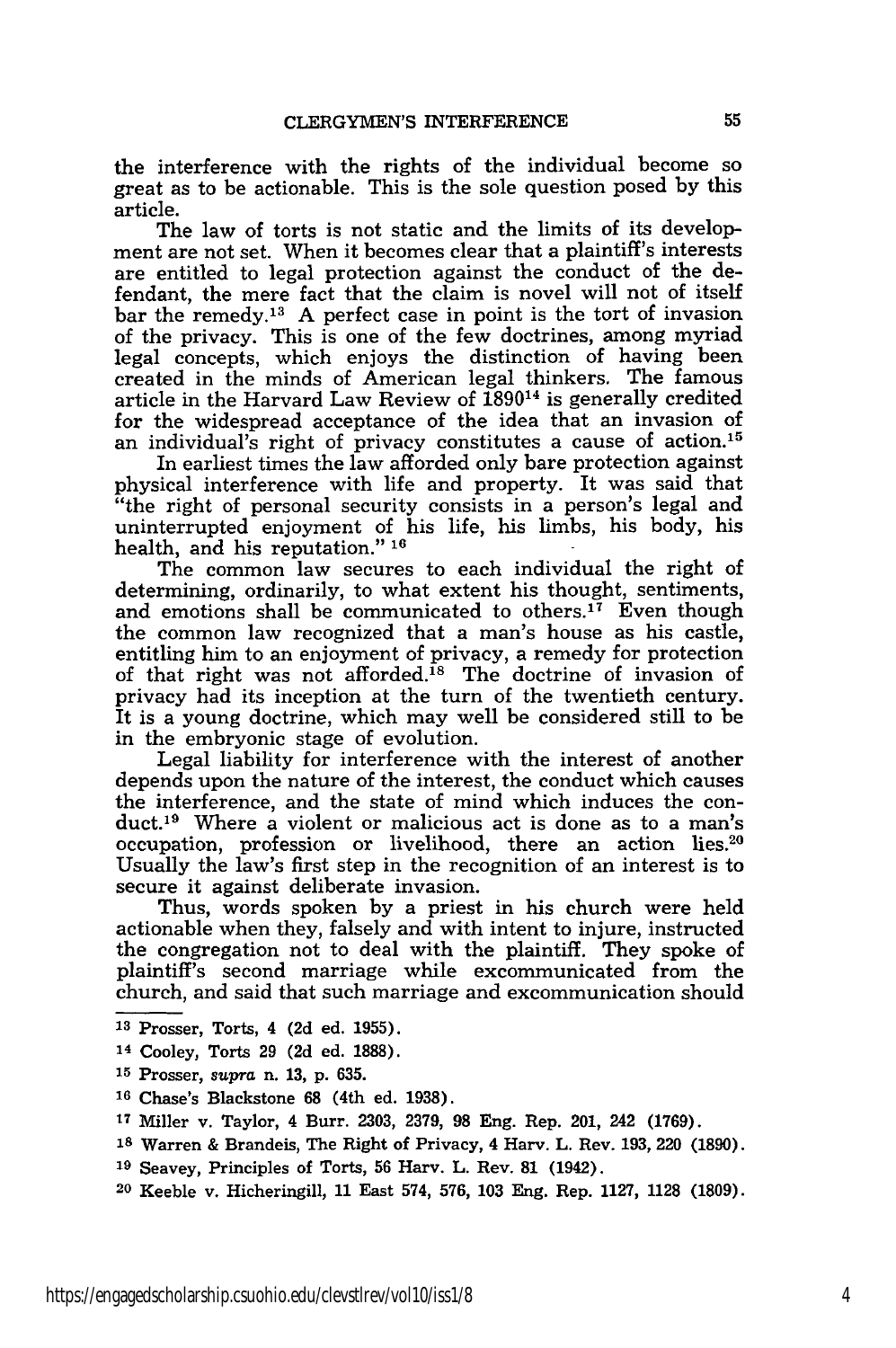debar plaintiff from being employed by any member of the congregation, and that no sick member could have the ministration of the priest while he was under the care of the plaintiff. These words were held to be actionable per se, as touching the plaintiff in his profession, even though they did not impute professional misconduct or incapacity. <sup>21</sup>

In later stages of development, cases might arise where liability would be imposed though the defendant did not deliberately act for the purpose of interference, but realized or should have realized that such a consequence would almost surely follow. For example, the house detective who bursts into a room, accusing the occupants of being unmarried and threatening jail, makes himself liable for the mental suffering that results.<sup>22</sup>

The main interest now protected is that of reputation, with the same overtones as to mental distress that are present in libel and slander. It is, in essence, a branch of the new tort of privacy. That, in turn, is really an extension of defamation into the area of publications that do not fall within the narrow limits of the old torts, for there is an elimination of the defense of truth. Expansion of the tort of interference would go far to remedy the deficiencies of defamation actions, hampered as they are by technical rules inherited from ancient jurisdictional conflicts. It would provide a remedy for some real and serious wrongs that were not previously actionable due to the qualified privilege.

Courts have come a long way since they said that mental distress alone was too remote and difficult of measurement to be the subject of an assessment of damages.<sup>23</sup> At common law, courts were reluctant to recognize the interest in one's peace of mind as deserving of general and independent legal protection, even as against intentional invasion.<sup>24</sup> Now, however, intent includes more than an actual desire to make the plaintiff suffer. It extends to the mental disturbance which the defendant must have believed to be a necessary incident of his act and substantially certain to follow from it.25

Where mental distress is involved, one cannot fail to notice the extent to which defenses, limitations and safeguards established for the protection of the defendant in other tort fields have been jettisoned, disregarded, or ignored. In such cases, the gist of the wrong is clearly the intentional infliction of mental dis-

<sup>21</sup> Morasse v. Brochu, 151 Mass. **567, 25** N. **E.** 74 **(1890).**

**<sup>22</sup>** Emmke v. De Silva, **293** F. **17** (8th Cir. **1923);** Boyce v. Greeley Square Hotel Co., **228 N.** Y. **106, 126 N. E.** 647 **(1920).**

**<sup>23</sup>** Gotzow v. Buening, **106 Wisc. 1,** 20, **81 N.** W. **1003 (1909).**

**<sup>24</sup>** Magruder, Mental and Emotional Disturbance in the Law of Torts, 49 Harv. L. Rev. **1033. (1936).**

**<sup>25</sup>**Prosser, Intentional Infliction of Mental Suffering, **37** Mich. L. R. **875 (1939).**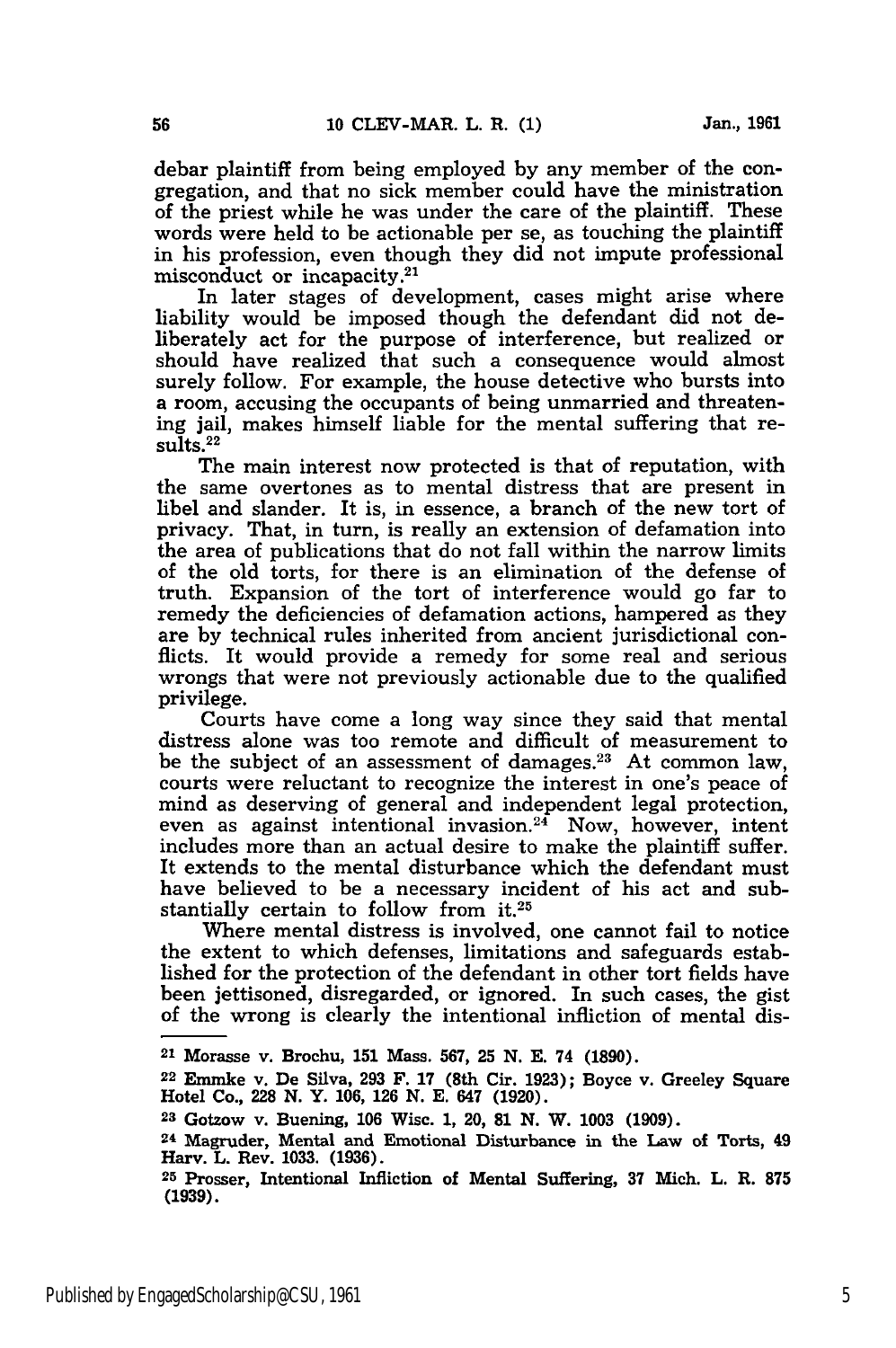tress, which is now in itself a recognized basis of tort liability.28 Where such mental disturbance stands isolated, however, the courts have insisted upon extreme outrage, rejecting all liability for mere trivialities.<sup>27</sup> It has been only upon genuine and serious mental harm, attested **by** physical illness or other circumstances, that an award for damages has been made.<sup>28</sup>

The tort of invasion of privacy has, however, altered these rules. No longer are such evidentiary guarantees required when an invasion of privacy exists. So also should the tort of interference with private rights be permitted to supersede common law principles, where mental distress is involved.

It is basically unjust that a couple whose interest have been interfered with **by** a private detective should recover damages, while a couple whose interests have been interfered with **by** a member of the clergy should be precluded from recovery simply because their accuser was a member of the clergy, where in both cases the accusation was that they were not married. Clergymen ought not to be regarded as purer or holier than any other men, nor entitled to legal protection in any greater degree. The law supposedly is no respecter of persons, and no longer makes distinctions, between classes or conditions of men. Its guiding

**<sup>26</sup>**Tentative Draft of § **46 (1),** Second Restatement of Torts: "One who, **by** extreme and outrageous conduct, intentionally or recklessly causes severe emotional distress to another is subject to liability for such emotional distress and for bodily harm resulting from it."

**<sup>27</sup>**"Generally, the case is one in which the recitation of the facts to an average member of the community would arouse his resentment against the actor and lead him to exclaim 'Outrageous!' " Restatement, Torts § 46, comment g (Supp. 1948). Wilkinson v. Downton, 2 Q. B. D. 57 (Eng., 1897); Savage v. Boies, 77 Ariz. 355, 272 P. 2d 349 (1954); Great A. & P. Tea Co v. Roch, **160 Md. 189, 153 A.** 22 **(1930);** Wilson v. Wilkins, **181** Ark. **137, 25 S.** W. **2d** 428 **(1930);** Grimes v. Gates, 47 Vt. 594, **19** Am. Rep., **129 (1873);** State Rubbish Collectors Assn. v. Siliznoff, **38** Cal. **2d 330,** 240 P. **2d 282 (1952).** That it must be extreme outrage is illustrated **by** the fact that several cases have held that there could be no liability for inviting an unwilling woman to illicit intercourse. Reed v. Maley, **115 Ky.** L. Rep. **209,** 74 **S.** W. **1079, 62** L. R. **A. 900,** 2 Ann. Cas. 453 **(1903);** Prince v. Ridge, **32** Misc. **666,** 66 N. Y. S. 454 (1900); Davis v. Richardson, 76 Ark. 348, 89 S. W. 318 (1905); Shepard v. Lamphier, 84 Misc. 498, 146 N. Y. S. 745 (1914). The view being apparently, in Judge Magruder's well known words, "that there is no Torts, 49 Harv. L. Rev. **1033, 1055 (1936).**

**<sup>28</sup>**Duty v. General Finance Co., **273 S.** W. **2d.** 64 (Tex., 1954); Kirby v. Jules Chain Stores Corp., 210 **N. C. 808, 188 S. E. 625 (1936);** Carrigan v. Hender-son, **192** Okla. 254, **135** P. **2d 330** (1943); Clark v. Associated Retail Credit Men, **70 App. D. C. 183, 105** F. **2d 62 (1939).** However, a few cases have found liability for mere mental disturbance without any evidence of physical consequences: Wilson **y.** Wilkins, **181** Ark. **137, 25 S.** W. **2d** 428 **(1930);** Savage v. Boies, **77** Ariz. **355, 272** P. **2d** 349 (1954); Barnett Collection Service Co., 214 Iowa **1303,** 242 **N.** W. **25 (1932);** LaSalle Extension University v. Fogarty, **126** Neb. 457, **253 N.** W. 424, **91 A.** L. R. 1491 (1934); Quin v. Robert's, **16** So. **2d 558** (La. **App.,** 1944); Herman Saks & Sons v. Ivey, **<sup>26</sup>** Ala. **App.** 240, **157** So. **265** (1934); State Rubbish Collectors Assn. v. Siliz-noff, **38** Cal. **2d 330,** 240 P. **2d 282 (1952);** Curnutt v. Wolf, 244 Iowa **683, 57 N.** W. **2d 915 (1953).**